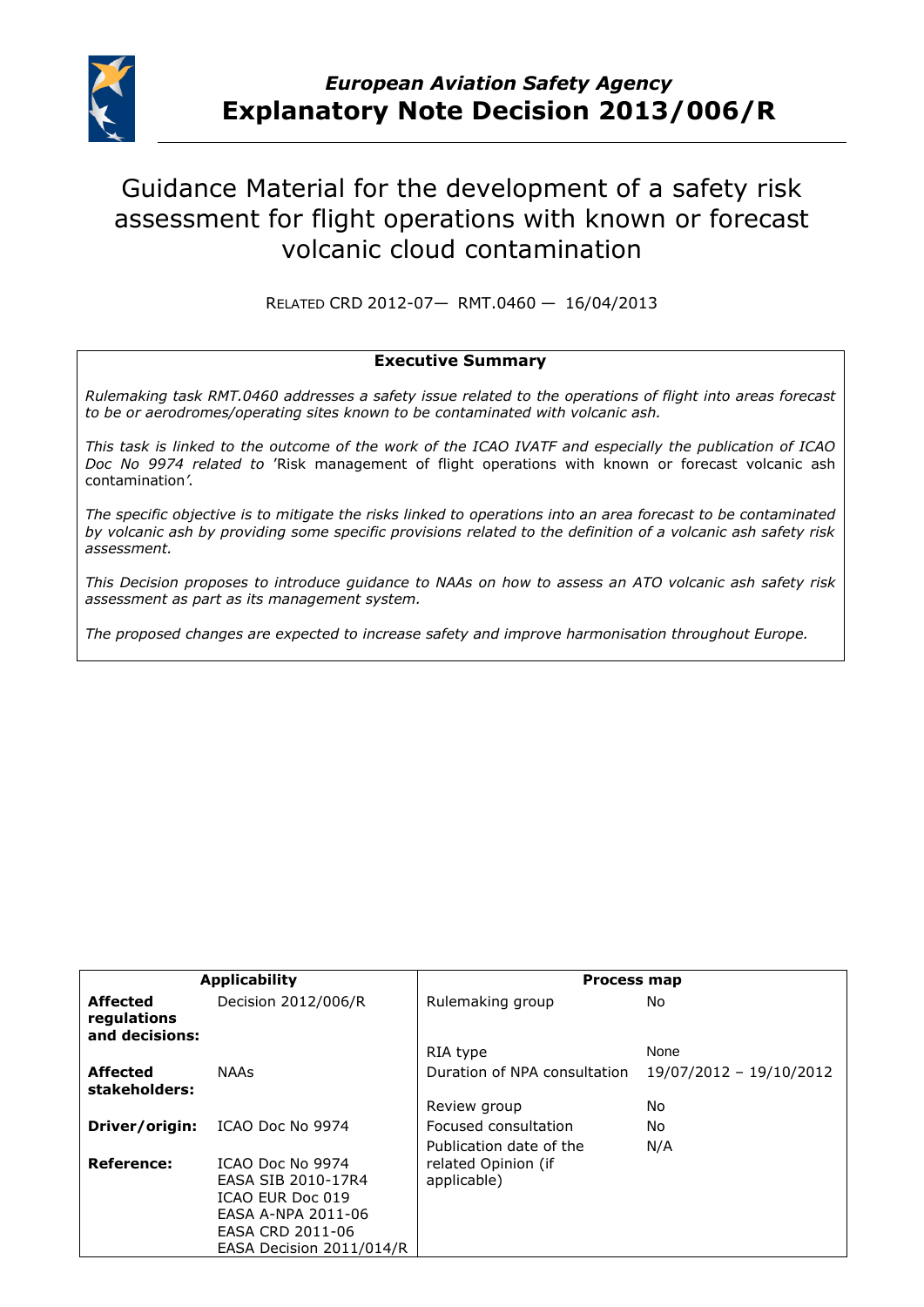# **Table of contents**

| 1.1              |  |
|------------------|--|
| 1.2              |  |
|                  |  |
|                  |  |
| $2.2^{\circ}$    |  |
| 2.3              |  |
| 2.4              |  |
| 2.5              |  |
|                  |  |
| 3.1              |  |
| 3.2              |  |
| 3.3 <sup>2</sup> |  |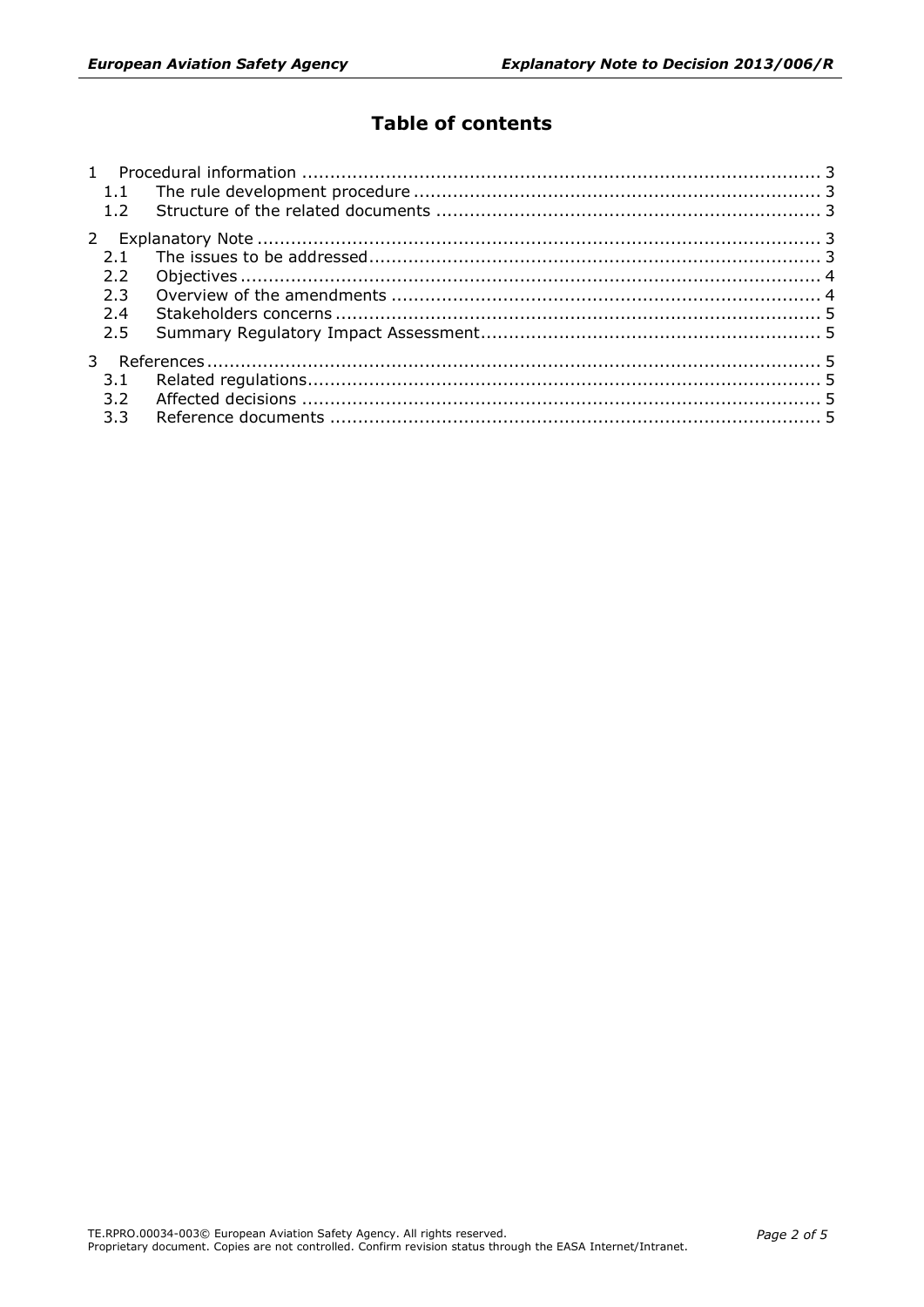# <span id="page-2-0"></span>**1 Procedural information**

# <span id="page-2-1"></span>*1.1 The rule development procedure*

Executive Director Decision 2013/006/R amends Decision 2012/006/R of 19 April 2012 .

The European Aviation Safety Agency (hereafter referred to as the 'Agency') developed this Decision in line with Regulation (EC) No 216/2008 (hereafter referred to as the 'Basic Regulation')<sup>1</sup> and the Rulemaking Procedure established by the EASA Management Board (MB Decision 01-2012).<sup>2</sup>

This rulemaking activity is included in the Agency's Rulemaking Programme for 2013 (RMT.0460), and was launched as an outcome of RMT.0395 (OPS.089). The scope and schedule of the task was defined in the related Terms of Reference published on 28 June 2012.

The text of this Decision has been developed by the Agency. The public was consulted through NPA 2012-07 in accordance with Article 52 of the Basic Regulation and Articles 5(3) and 6 of the Rulemaking Procedure.

The process map on the title page summarises the major milestones of this rulemaking activity.

# <span id="page-2-2"></span>*1.2 Structure of the related documents*

The Explanatory Notes are divided in three chapters:

- Chapter 1 contains the procedural information related to this task,
- Chapter 2 explains the core technical content,
- Chapter 3 provides references to related rules, affected Decisions and related documents.

A summary of the comments received during the public consultation of NPA 2012-07, together with the list of all the comments received and the individual answers, are provided in the Comment-Response Document CRD 2012-07.

The rule text itself is annexed to Decision 2013/006/R.

# <span id="page-2-3"></span>**2 Explanatory Note**

-

# <span id="page-2-4"></span>*2.1 The issues to be addressed*

Following the last major eruptions of volcanos and considering the consequences of such eruptions on flight operations, discussion at an ICAO level reached the common position that an operator should not be prevented from operating through, under, or over airspace forecast to be contaminated with volcanic ash or aerodromes/operating sites contaminated with volcanic ash, provided it has demonstrated in its management system, the capability to do so through a safety risk assessment.

ICAO created in July 2010 the International Volcanic Ash Task Force (IVATF), in which the Agency was fully engaged, to assess the global aviation needs in relation to volcanic events. The IVATF has developed a proposal, which was supported by the Agency, for Guidance Material on the management of flight operations with known or forecast volcanic ash contamination. ICAO issued in February 2012 an advanced version of DOC 9974 'Risk management of flight operations with known or forecast volcanic ash contamination'. This document provides Guidance Material which States may recommend to operators and

Regulation (EC) No 216/2008 of the European Parliament and the Council of 20 February 2008 on common rules in the field of civil aviation and establishing a European Aviation Safety Agency, and repealing Council Directive 91/670/EEC, Regulation (EC) No 1592/2002 and Directive 2004/36/EC (OJ L 79, 19.3.2008, p. 1), as last amended by Commission Regulation (EU) No 6/2013 of 8 January 2013 (OJ L 4, 9.1.2013, p. 34).

<sup>&</sup>lt;sup>2</sup> The Agency is bound to follow a structured rulemaking process as required by Article 52(1) of the Basic Regulation. Such process has been adopted by the Agency's Management Board and is referred to as the 'Rulemaking Procedure'. See Management Board Decision concerning the procedure to be applied by the Agency for the issuing of opinions, Certification Specifications and Guidance Material (Rulemaking Procedure), EASA MB Decision 01-2012.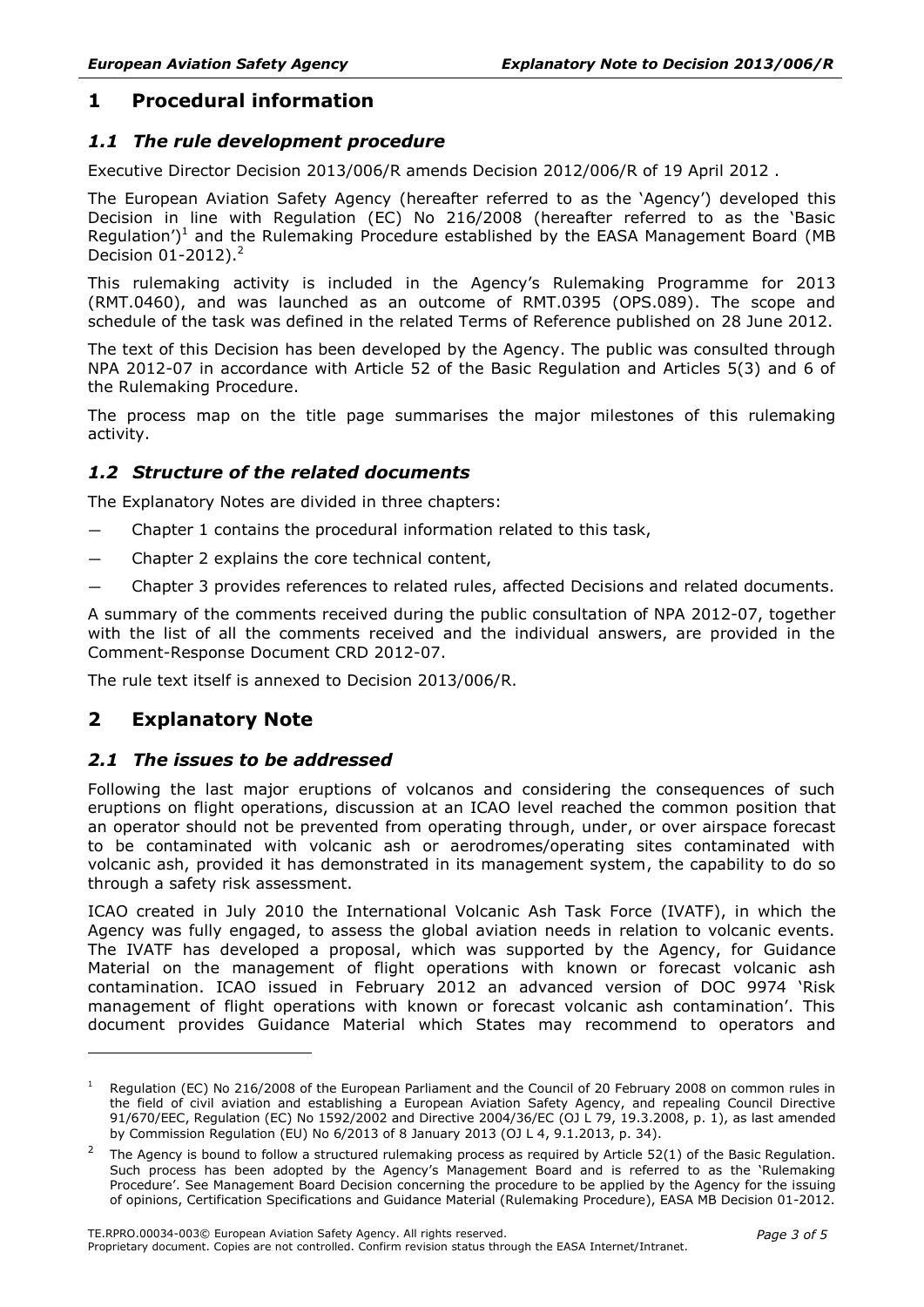regulatory authorities where volcanic ash contamination may be a hazard for flight operations. The guidance is based on operators developing a volcanic ash safety risk assessment (VA SRA), within their management system, and regulatory authorities assessing these VA SRA to establish the operator's capability to safely conduct flights.

The Agency issued an Advance Notice of Proposed Amendment (A-NPA 2011-06) on 3 May 2011 to support the work of ICAO IVATF Airworthiness Sub-Group AIR04 and to consult stakeholders on the implementation of such Guidance Material into the European regulatory framework. The feedback provided during this consultation indicated that stakeholders considered that rulemaking should be initiated in the short term in order to transpose ICAO Guidance Material into the European regulatory framework. Following this consultation, Decision 2011/014/R was then issued on 12 December 2011, stating that a new rulemaking task RMT.0460 was going to be initiated.

The draft Regulation on Air Operations proposed to the Commission (the Agency's Opinion No 04/2011) requires in Annex III Part-ORO all commercial operators and non-commercial operators operating complex motor-powered aircraft to implement a management system within their organisation. The same requirements on management system are contained in Commission Regulation (EU) No 1178/2011 related to civil aviation aircrew in Part-ORA which is applicable to all approved training organisations (ATO) whatever the type of aircraft they operate. This management system should include an identification of all hazards related to the type of operations performed and an assessment of the acceptability of the associated safety risks with the appropriate mitigation procedures.

Part-ORO, including all the management system requirements, is not applicable to noncommercial operations with other than complex motor-powered aircraft (NCO). Therefore, there is no obligation for an NCO operator to undertake a VA SRA. In order to keep Part-NCO proportionate, the Agency has decided to address NCO operations into airspace forecast to be or aerodromes/operating sites known to be contaminated with volcanic ash, via the definition of best practices through EGAST. Consequently, the scope of this task is limited to commercial operators, non-commercial operators with complex motor-powered aircraft, and approved training organisations.

Some generic guidance related to safety risk assessment is already included in draft Acceptable Means of Compliance (AMC) and Guidance Material (GM) on Air Operations Annexes II Part-ARO and III Part-ORO, and also in AMC/GM to Commission Regulation (EU) No 290/2012 Annexes VI Part ARA and VII Part ORA, but, nevertheless, does not provide yet any specific guidance on SRA related to flight in volcanic ash nor guidance for authorities on the assessment of such VA SRA.

The Agency has produced SIB 2010-17, which is being continuously updated to provide information and guidance to operators on how to manage operations within airspace contaminated with volcanic ash.

# <span id="page-3-0"></span>*2.2 Objectives*

The overall objectives of the EASA system are defined in Article 2 of the Basic Regulation. This proposal will contribute to the overall objectives by addressing the issues outlined in Section 2.

The specific objective of this proposal is, therefore, to develop AMC and GM to Part-ARA to provide authorities with guidance on the assessment of ATOs' VA SRA.

#### <span id="page-3-1"></span>*2.3 Overview of the amendments*

All the proposed changes to the affected Decisions are stemming from ICAO Doc No 9974, with some minor modifications to take into account the European regulatory framework.

One AMC and GM is added to Part-ARA Decision, giving guidance to competent authorities on how to assess an ATO VA SRA as part of its management system. It specifically gives guideline for the evaluation of any SRA in relation to flight operations and also provides some additional information specifically related to a VA SRA.